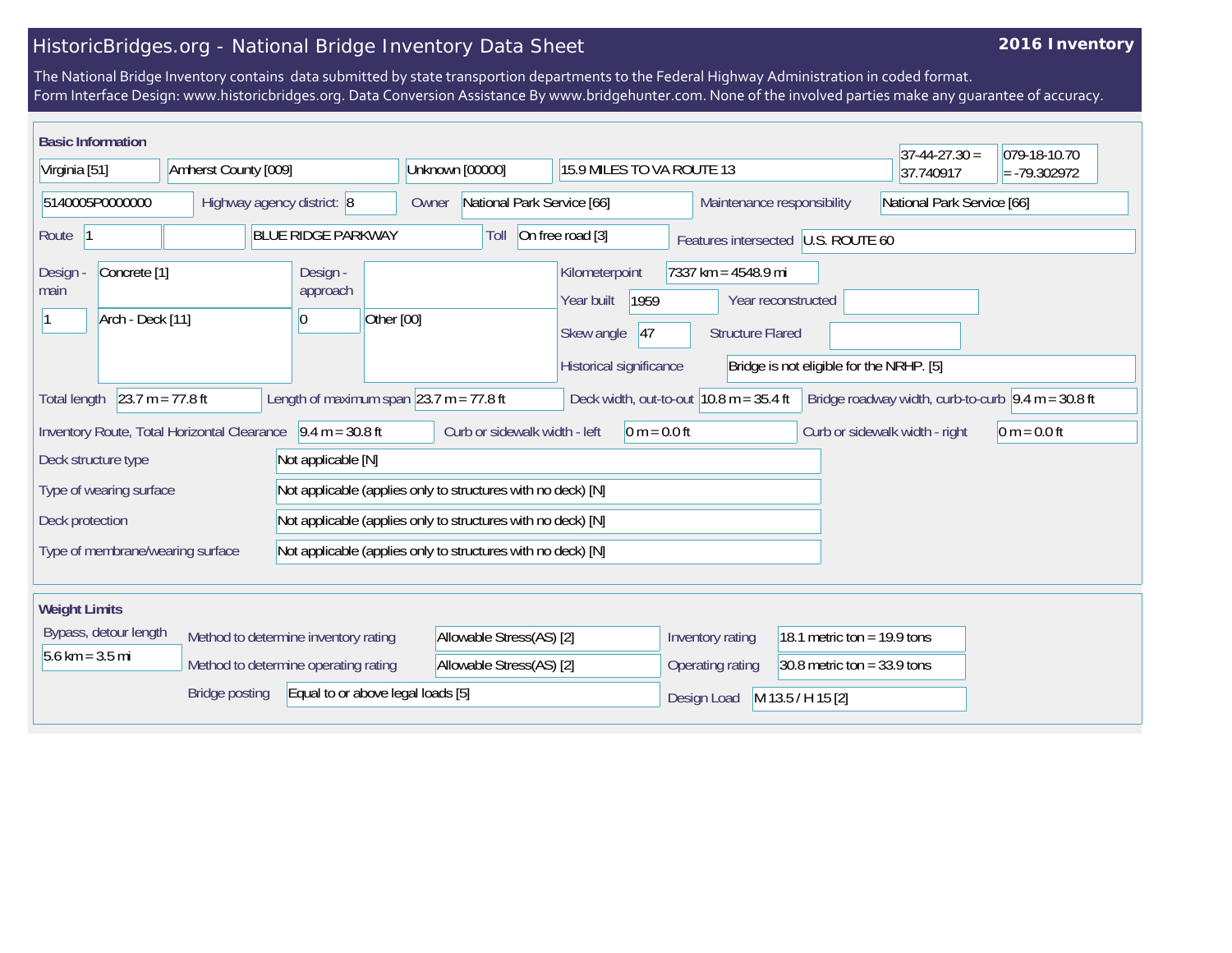| <b>Functional Details</b>                                                                                                             |                                                                                                                           |  |  |  |  |  |  |  |
|---------------------------------------------------------------------------------------------------------------------------------------|---------------------------------------------------------------------------------------------------------------------------|--|--|--|--|--|--|--|
| 474<br>Average daily truck traffi 0<br><b>Average Daily Traffic</b>                                                                   | Year 2012<br>2032<br>Future average daily traffic<br>521<br>%<br>Year                                                     |  |  |  |  |  |  |  |
| Minor Collector (Rural) [08]<br>Road classification                                                                                   | Lanes on structure 2<br>Approach roadway width<br>$9.4 m = 30.8 ft$                                                       |  |  |  |  |  |  |  |
| Type of service on bridge Highway [1]                                                                                                 | Bridge median<br>Direction of traffic 2 - way traffic [2]                                                                 |  |  |  |  |  |  |  |
| No parallel structure exists. [N]<br>Parallel structure designation                                                                   |                                                                                                                           |  |  |  |  |  |  |  |
| Type of service under bridge                                                                                                          | Highway, with or without ped Lanes under structure<br>$\vert$ 2<br>Navigation control<br>Not applicable, no waterway. [N] |  |  |  |  |  |  |  |
| Navigation horizontal clearance $ 0 = N/A $<br>$0 = N/A$<br>Navigation vertical clearanc                                              |                                                                                                                           |  |  |  |  |  |  |  |
| Minimum vertical clearance over bridge roadway<br>$99.99 m = 328.1 ft$<br>Minimum navigation vertical clearance, vertical lift bridge |                                                                                                                           |  |  |  |  |  |  |  |
| Minimum lateral underclearance reference feature Feature not a highway or railroad [N]                                                |                                                                                                                           |  |  |  |  |  |  |  |
| Minimum lateral underclearance on right $1.8$ m = 5.9 ft<br>Minimum lateral underclearance on left $0 = N/A$                          |                                                                                                                           |  |  |  |  |  |  |  |
| Minimum Vertical Underclearance 5.41 m = 17.8 ft                                                                                      | Minimum vertical underclearance reference feature Feature not a highway or railroad [N]                                   |  |  |  |  |  |  |  |
| Appraisal ratings - underclearances N/A [N]                                                                                           |                                                                                                                           |  |  |  |  |  |  |  |
| <b>Repair and Replacement Plans</b>                                                                                                   |                                                                                                                           |  |  |  |  |  |  |  |
| Type of work to be performed                                                                                                          | Work done by                                                                                                              |  |  |  |  |  |  |  |
|                                                                                                                                       | Bridge improvement cost<br> 0 <br>$ 0\rangle$<br>Roadway improvement cost                                                 |  |  |  |  |  |  |  |
|                                                                                                                                       | Length of structure improvement<br>Total project cost<br>$\vert 0 \vert$                                                  |  |  |  |  |  |  |  |
|                                                                                                                                       | Year of improvement cost estimate                                                                                         |  |  |  |  |  |  |  |
|                                                                                                                                       | Border bridge - state<br>Border bridge - percent responsibility of other state                                            |  |  |  |  |  |  |  |
|                                                                                                                                       | Border bridge - structure number                                                                                          |  |  |  |  |  |  |  |